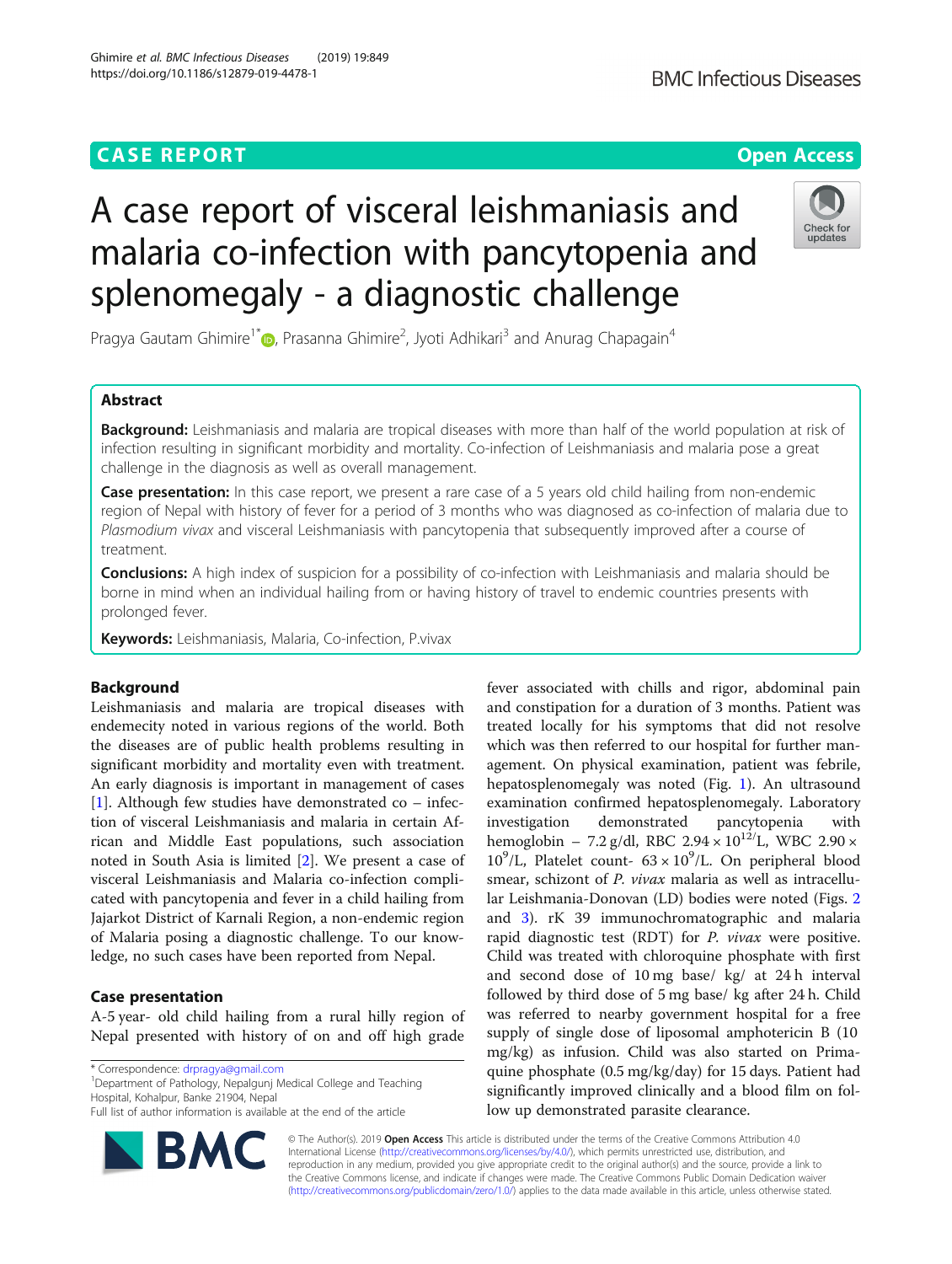Malaria as a tropical disease is of significant public health problem worldwide with an estimated 3.2 billion people at risk and with ongoing malaria transmission in 91 countries. In Nepal, southern plains which has border

# Discussion and conclusions with India are endemic for malaria with majority of the

Fig. 2 Photomicrograph showing schizont of P. vivax malaria in thicker portion of the film. (Wright stain, X 100)

cases due to Plasmodium vivax [\[3](#page-2-0)]. Although, there has been a significant improvement towards achieving malaria elimination in Nepal, still significant number of cases is annually recognized. A major problem which is noted is the significant co-infection of malaria with other diseases that has not been addressed and programmes not tailored to curtail such cases [\[4](#page-2-0)].

Another tropical disease of much concern in South Asia with significant morbidity and mortality is Leishmaniasis. The southern belt (Terai region) of Nepal is also endemic for visceral Leishmaniasis. Major control programmes are concentrated in these regions. However, there has been a geographical variation in cases of Leishmaniasis recently. Few cases are even noted in Hilly regions of Nepal [[1](#page-2-0)]. Moreover, studies have demonstrated that cutaneous Leishmaniasis is an under recognized presentation of Leishmaniasis with significant cases noted in individuals inhabiting in the Terai belt as well as hilly region [\[5](#page-2-0), [6\]](#page-2-0).

Malaria and visceral Leishmaniasis co-infection are noted in certain African studies constituting almost 4.1% in endemic regions. There is dearth of literature of cases of co-infection in Nepal [\[2](#page-2-0)]. Certain studies have demonstrated co-infection prevalence rate ranging from 3.8 to 60.8% [[7\]](#page-2-0). Our case was a child who was treated locally for on and off fever and demonstrated co-infection for P. vivax and Leishmaniasis. In our case, splenomegaly was present with no evidence of infarction on ultrasound. Few cases of co-infection have been reported with splenic infarction [[8\]](#page-2-0). Our case is unique with presence of pancytopenia which although sometimes noted with *P. falciparum* infection is a rare presentation of *P.* vivax infection. Moreover, treatment with chloroquine is often not effective requiring other drugs including Artesunate [[9](#page-2-0)]. Since, our patient hailed from choloroquine sensitive areas, oral chloroquine was used a first line antimalarial drug along with injectable liposomal amphotericin B.

Fig. 3 Leishmania Donovani (LD bodies inside a monocyte. (Wright stain, X 100

<span id="page-1-0"></span>